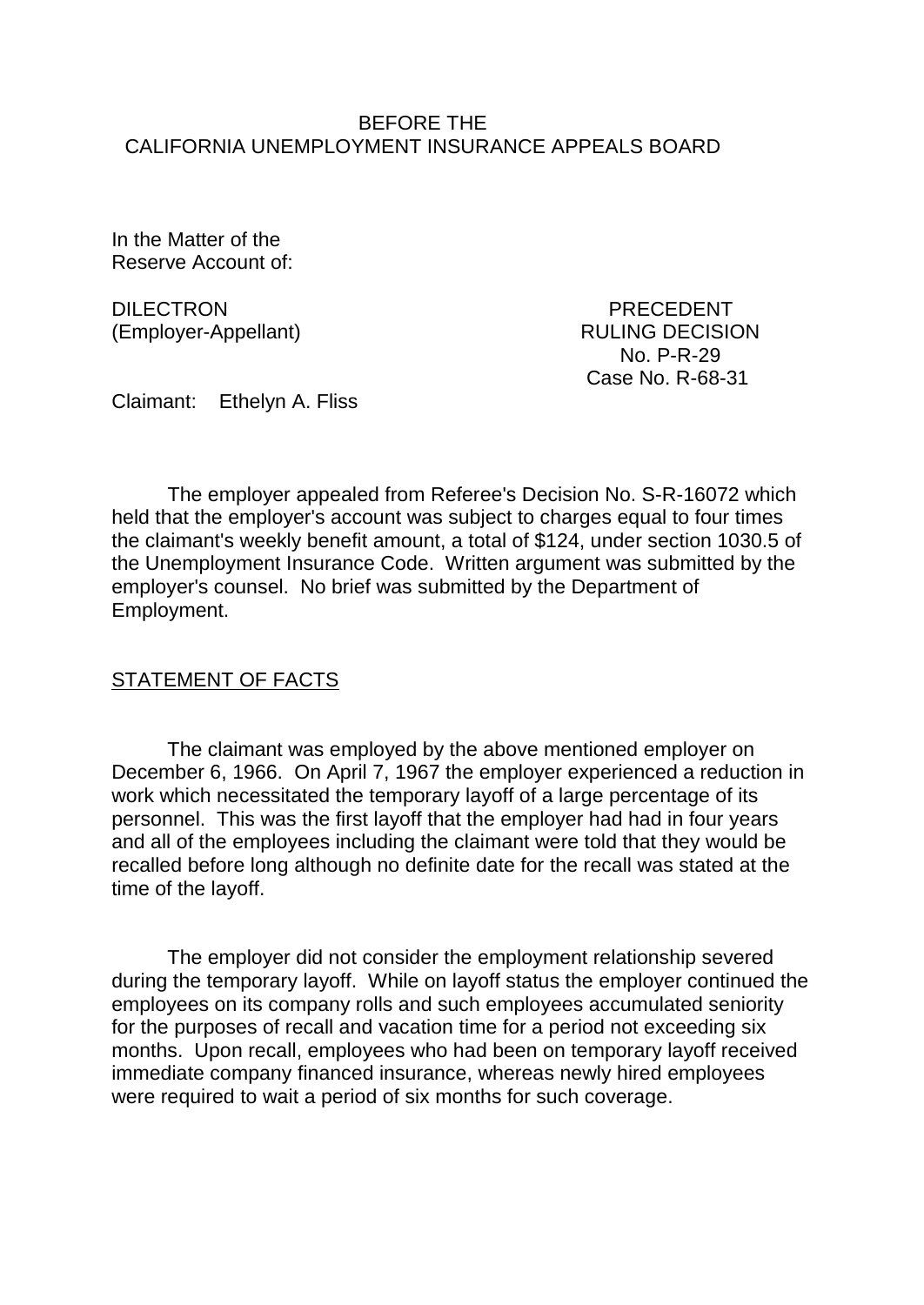On April 27, 1967 the employer sent the following letter to the claimant:

"Would you please fill out the enclosed form with your present address and telephone number, or message number, so that when we recall you, we will be able to get in touch with you immediately.

"Thank you."

The claimant returned the same letter to the employer with the following statements written on the bottom thereof:

"Dear Helen:

"We have an emergency in the family, and we are going back east. However we plan to be back later on, and I will get in touch with you at that time, it has been pleasant working for Dilectron, and I feel I have done a good job. As I did give it my best. The best to you & thank you for writing.

"Sincerely - Ethelyn

"P.S. My address will be R #2, Aitken, Minn. 56431."

The letter which was returned to the employer was marked as received by the employer on May 1, 1967. On the same day or day prior thereto the personnel supervisor of the employer attempted to telephone the claimant. The claimant's home number was called on several occasions but there was no answer.

The employer's president testified at the hearing that at the time the letter was sent "We had been recalling people for the two weeks previous to this and we recalled all of our people within one week after the date of this letter [April 27, 1967]."

On May 2, 1967 the employer prepared a payroll change notice indicating that the claimant had "quit-family reasons" as of May 1, 1967.

The claimant filed an interstate claim for unemployment insurance benefits on September 10, 1967 against the liable State of California through the Minnesota Department of Employment Security. On her initial interstate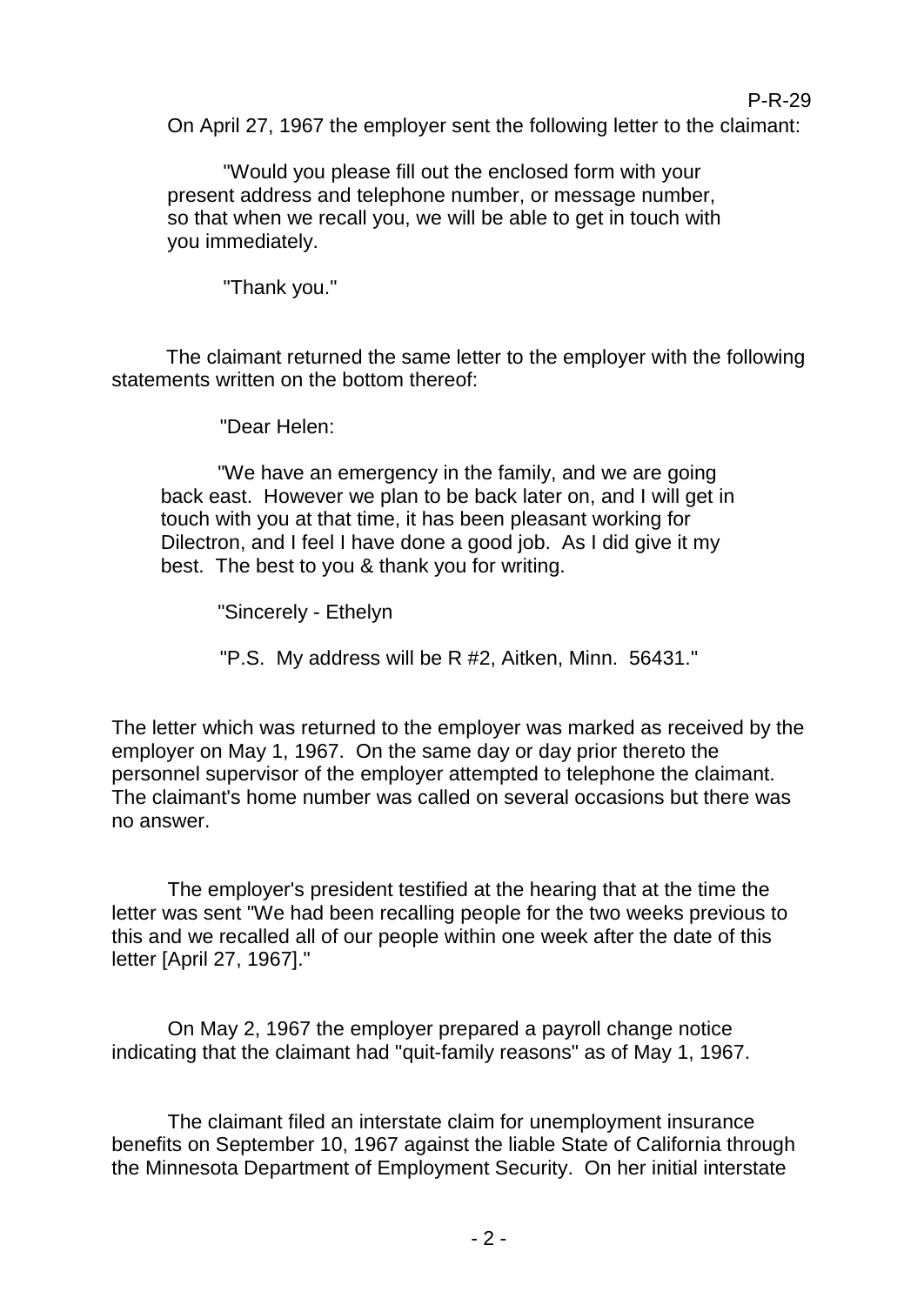claim the claimant indicated that the employer herein was her last employer and that she was laid off on April 7, 1967. On September 21, 1967 a Notice of New Claim Filed was mailed to the employer. The face of this form indicated that the claimant stated she was laid off work through no fault of her own. The last date worked was not noted on the face of the form. In response to this notice the employer indicated on the reverse of the form that the last day worked by the claimant was April 7, 1967. In the explanation section of the form, however, the employer stated as follows:

"(5-1-67 - Quit) - Said she had to go back east because of an emergency in the family. She did not say in the letter how long she would be gone or what the emergency was. I called her home number several times but there was no answer. Under these circumstances we request that our reserve account not be charged."

Thereafter the employer received a notice of claim filed and computation of benefit amounts on which the employer indicated that the claimant was separated from its payroll on May 1, 1967, and repeated the factual statements above quoted.

By letter dated October 31, 1967 the department requested further information from the employer. In response to the department's inquiry the employer, in a letter dated November 11, 1967, related the factual events which occurred between April 7, 1967 and the date of the claimant's termination of employment on May 1, 1967. As a result of the communications between the employer and the department, the department issued a determination and ruling dated November 21, 1967, which held that the claimant was not subject to disqualification for benefits under section 1256 of the code and that the employer's reserve account was not relieved of charges under section 1032 of the code on the ground that the claimant's unemployment was the result of a layoff and not a voluntary leaving without good cause. Although the claimant certified for benefits each week beginning with September 10, 1967, the department withheld payment of any benefits to the claimant until November 20, 1967.

Subsequently on December 8, 1967, the department determined on the basis of the correspondence between the department and the employer that the employer's account was subject to charges equal to four times the claimant's weekly benefit amount under section 1030.5 of the code on the ground that the employer had made a false statement or representation or wilfully failed to report a material fact concerning the termination of the claimant's employment.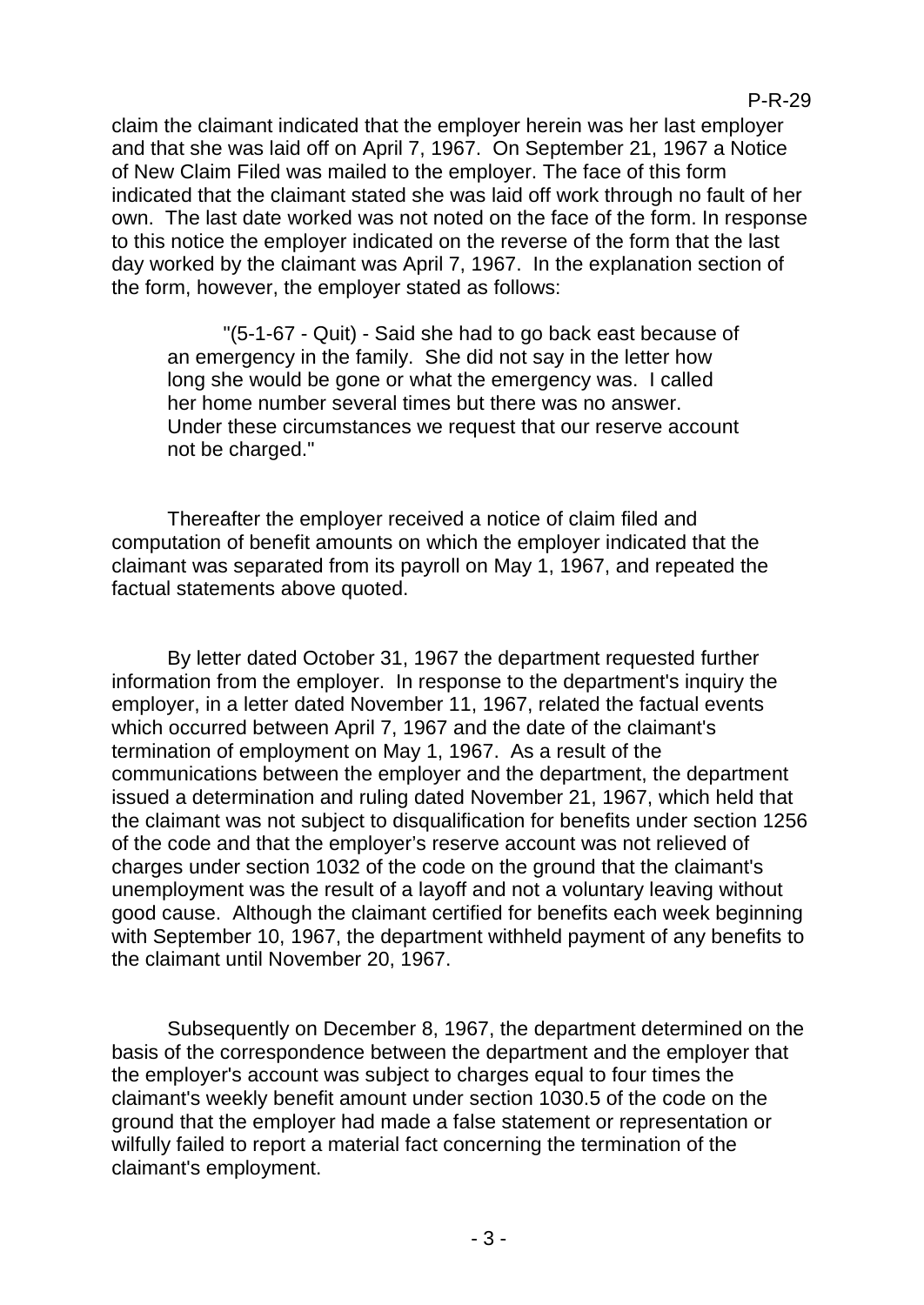The employer appealed to a referee from both determinations and rulings of the department. Case No. S-16071 (1256 and 1032 issues) and Case No. S-R-16072 (1030.5 issue) were consolidated for a hearing held before a referee in California on February 23, 1968, at which hearing only representatives of the employer appeared. In Case No. S-16071 the referee issued a decision on March 1, 1968 affirming the department's determination and ruling that the claimant was not disqualified for unemployment benefits under section 1256 of the code and that the employer's reserve account was not relieved of benefit charges under section 1032 of the code. No appeal was taken from this decision.

On March 5, 1968 the referee issued a separate decision in Case No. S-R-16072 which held that the employer's account was subject to charges equal to four times the claimant's weekly benefit amount under section 1030.5 of the code. The employer appealed from this latter decision.

In its written argument to us the employer's counsel contends:

- 1. That the claimant left her work voluntarily without good cause because the temporary layoff of April 7, 1967 did not constitute a severance of the employer-employee relationship. In support of this position counsel cited numerous cases; and
- 2. That the claimant severed the employment relationship by her letter to the employer on or about May 1, 1967 by way of a voluntary leaving, and therefore the information submitted to the department by the employer relating to the termination of the relationship was not false nor was there a material omission in the information submitted to the department.

# REASONS FOR DECISION

Section 1030.5 of the Unemployment Insurance Code provides:

"1030.5. If the director finds that any employer or any employee, officer, or agent of any employer, in submitting facts pursuant to section 1030 or 3701, willfully makes a false statement or representation or willfully fails to report a material fact concerning the termination of a claimant's employment, the director shall make a determination thereon charging the employer's reserve account not less than 2 nor more than 10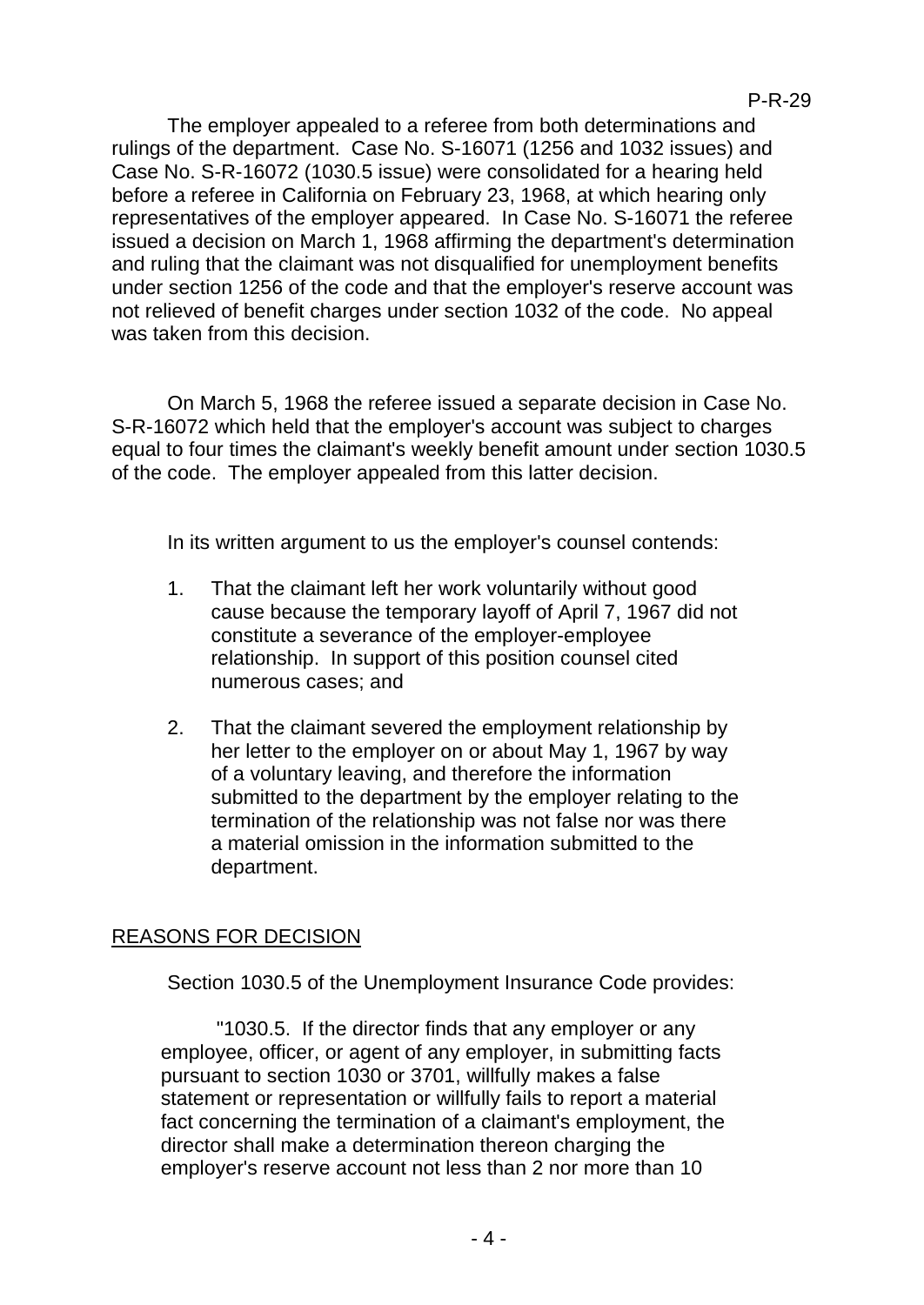times the weekly benefit amount of such claimant. The director shall give notice to the employer of a determination under this section. Appeals may be taken from said determinations in the same manner as appeals from determinations on benefit claims."

In the instant case the employer's appeal is predicated in part upon the impropriety of Referee's Decision No. S-16071 which held that the claimant was not disqualified for benefits under section 1256 of the code. However, the issue under section 1256 of the code is not before us as the referee's decision in that case has become final. Nevertheless, in order to determine whether the employer wilfully made a false statement or wilfully failed to report a material fact concerning the termination of the claimant's employment, we must necessarily consider whether the claimant did in fact voluntarily leave her most recent work.

On prior occasions we have considered factual situations similar to the one before us and held that an indefinite layoff constituted a termination of employment and that a recall constituted a new offer of employment.

In Benefit Decision No. 6396 the claimant was "furloughed" effective February 18, 1955 at the close of the day. He was placed on the "furloughed" list which was effective for four years, and seniority rights and other benefits accrued to him for that period. The claimant received one day's vacation pay for February 19, 1955. On February 19 an unexpected opening occurred in the claimant's classification and the employer notified the claimant that he was being recalled to work. The claimant did not respond to the recall. In that case, it was the employer's contention that the employment relationship continued throughout the layoff period during which the seniority rights of the worker remained in effect. We did not agree with this contention. We held that the "furloughing" of the claimant constituted no more than a layoff due to a reduction in force. The employer no longer required the claimant's services and, as the moving party, formally gave notice to the claimant of this fact. The preservation of certain reinstatement rights and continuation of benefits did not alter the fact that the contract of employment was terminated. The subsequent action of the employer in seeking to reinstate the claimant therefore constituted a new offer of employment, and the acceptance of this offer would have resulted in a new contract of hire. We further held it was immaterial that the offer was made before the term of the prior employment had expired due to the one-day vacation. Accordingly, we found there was no voluntary leaving of work by the claimant and the employer was not entitled to a favorable ruling.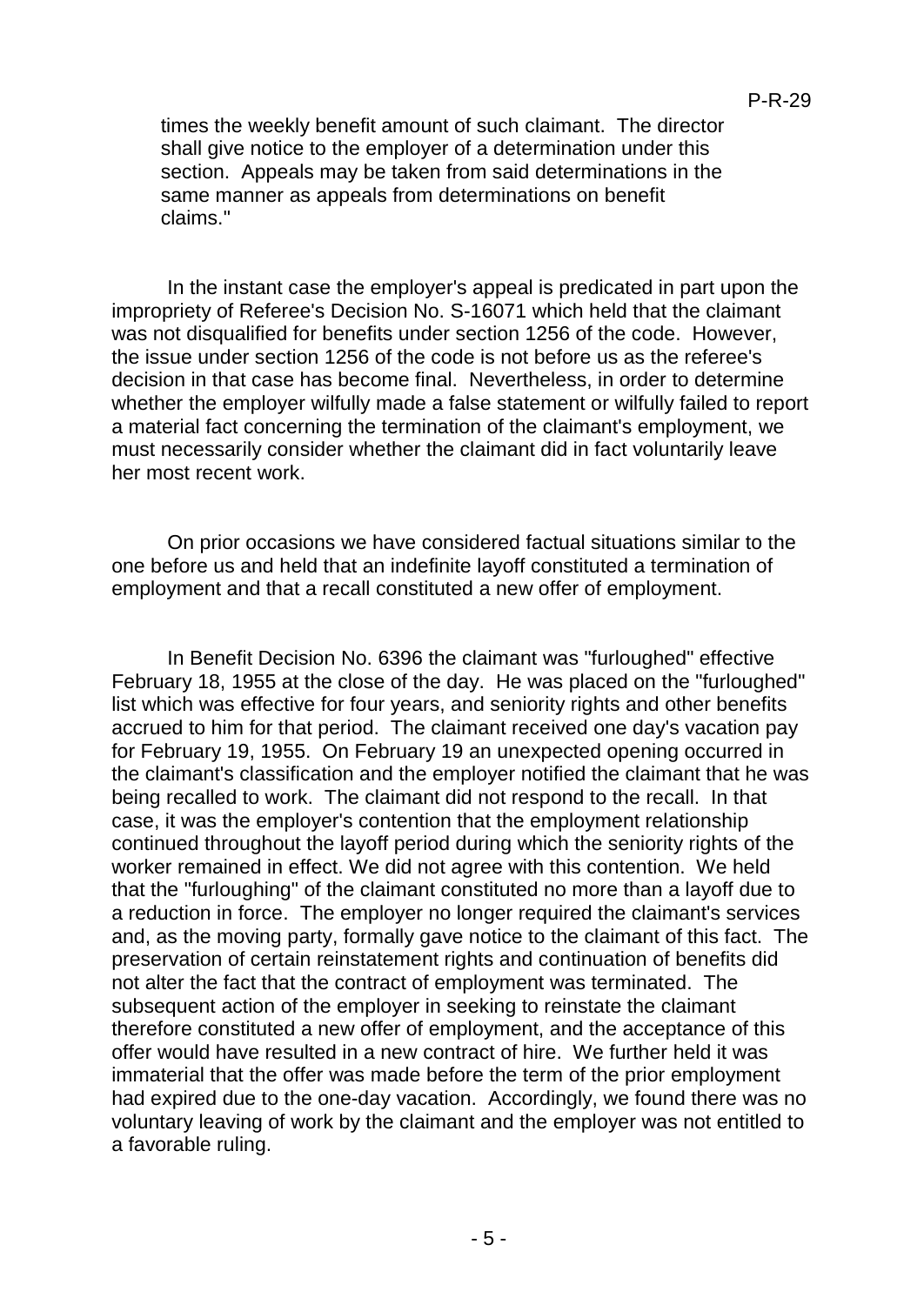Similarly in Benefit Decision No. 6501, the claimant was laid off and moved to a distant locality. Later he failed to accept an offer of reemployment. In that case we held that the termination of employment occurred when the claimant was laid off and the claimant was not subject to disqualification under code section 1256.

In the instant case the employer found it necessary to reduce personnel for an indefinite period. To accomplish this the employer gave notice to the claimant that she was being laid off with no definite date as to when the claimant would be recalled to work. The action of the employer was definitely one to terminate the employment relationship, and the reasoning in Benefit Decisions Nos. 6396 and 6501 is applicable and controlling in this case.

The cases cited by counsel in his argument relate to trade dispute situations. We have previously held that a trade dispute suspends but does not terminate the employment relationship. Since the present case does not involve a trade dispute, the cases cited by counsel are not applicable. However we recognize that the legal issue of whether a layoff terminates or suspends an employment relationship is not always easy to resolve. On first impression it would appear to be unfair to penalize an employer for a false statement because such employer reached an erroneous conclusion on this technical issue.

When the legislature added section 1030.5 to the code in 1963, it did so to remedy some defects in the then existing law. The public policy of this state as set forth in section 100 of the code provides in part for the payment of benefits to unemployed persons to reduce the suffering caused by involuntary unemployment to a minimum.

Section 1326 of the code provides in pertinent part:

" . . . benefits shall be promptly paid if the claimant is found eligible or promptly denied if the claimant is found ineligible. "

One objective of the legislature in enacting section 1030.5 was to insure the prompt payment of benefits to eligible claimants. Experience had shown that payment of benefits was often delayed because inaccurate or erroneous information was furnished to the department by some employers or their agents. Although this legislation was primarily directed toward the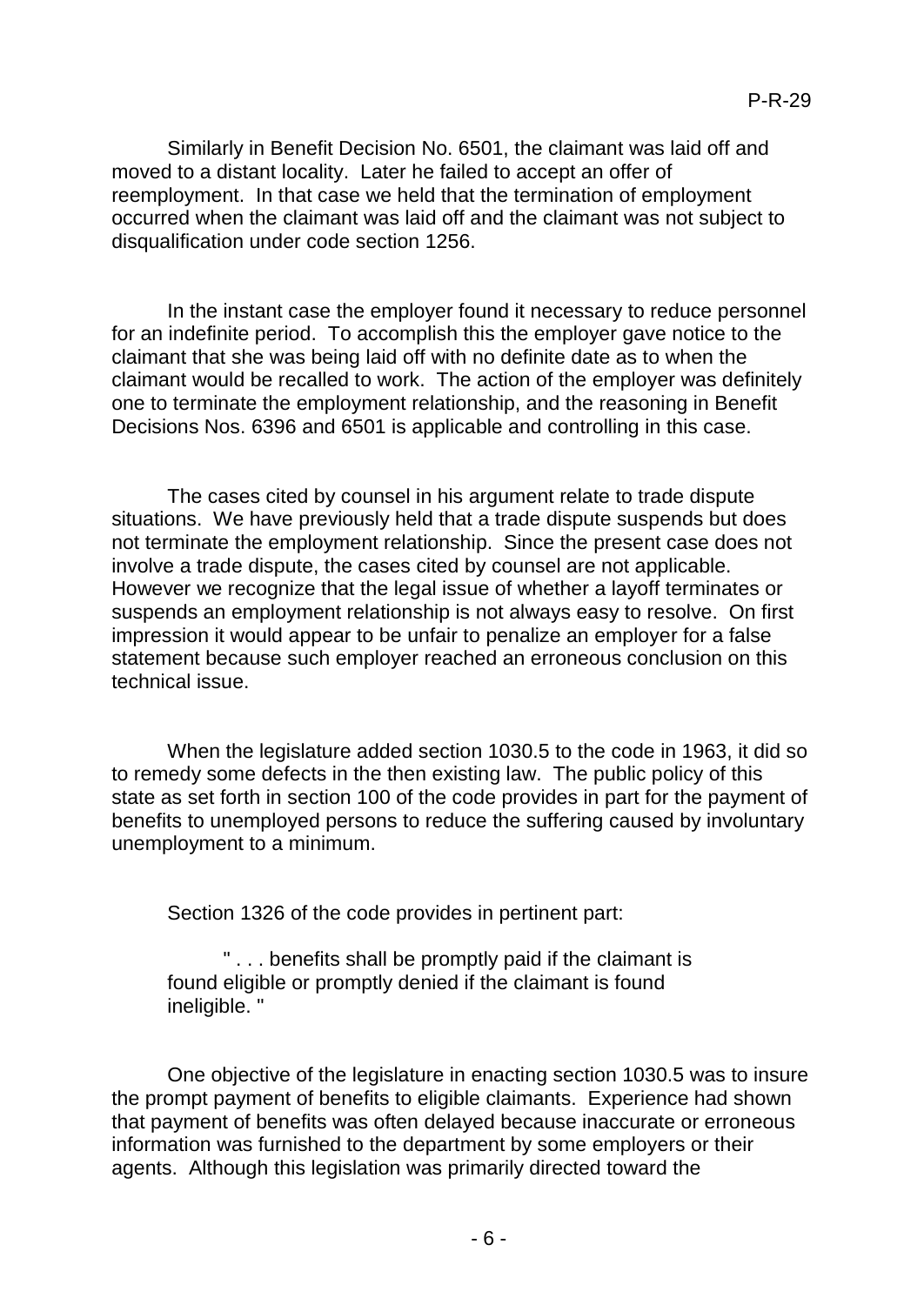P-R-29

unscrupulous employer, it also intended to place a greater responsibility upon all employers to accurately report all material facts relating to a termination of a claimant's employment.

With this objective in mind, we have carefully analyzed the language used in section 1030.5 of the code. The key words in this section are "... willfully makes a false statement or representation or willfully fails to report a material fact . . . ."

We may properly assume that when the legislature added section 1030.5 of the code it was aware of the language used in code section 1257(a). Section 1257(a) of the code provides:

"1257. An individual is also disqualified for unemployment compensation benefits if:

"(a) He wilfully made a false statement or representation or wilfully failed to report a material fact to obtain any unemployment compensation benefits under this division."

It is a well known principle of law that "... where words and phrases employed in a new statute have been construed by courts as having been used in a particular sense in a former statute on the same subject or one analogous to it, they are presumed, in the absence of a clearly expressed intention to the contrary, to have been used in the same sense in the new statute." (Dalton v. Leland 22 Cal. App. 481, 135 P. 54; 45 Cal. Jur. 2d 616.

It must be assumed that the legislature was also aware of the court decisions interpreting the word "wilful" and our numerous decisions interpreting the language in section 1257(a) which had been in effect for many years prior to 1963. If the legislature had desired a different interpretation of section 1030.5, it could readily have accomplished this by using other language to express its intentions.

In Benefit Decision No. 5730 we held that the term "wilful" refers to an action taken consciously and knowingly. In Benefit Decision No. 5945 we held that a false statement is wilful if the claimant knew or should have known that such information would affect his eligibility for benefits. In Benefit Decision No. 5904 we held that simple neglect or an innocent mistake will not support a finding of a wilful misstatement or omission on the part of a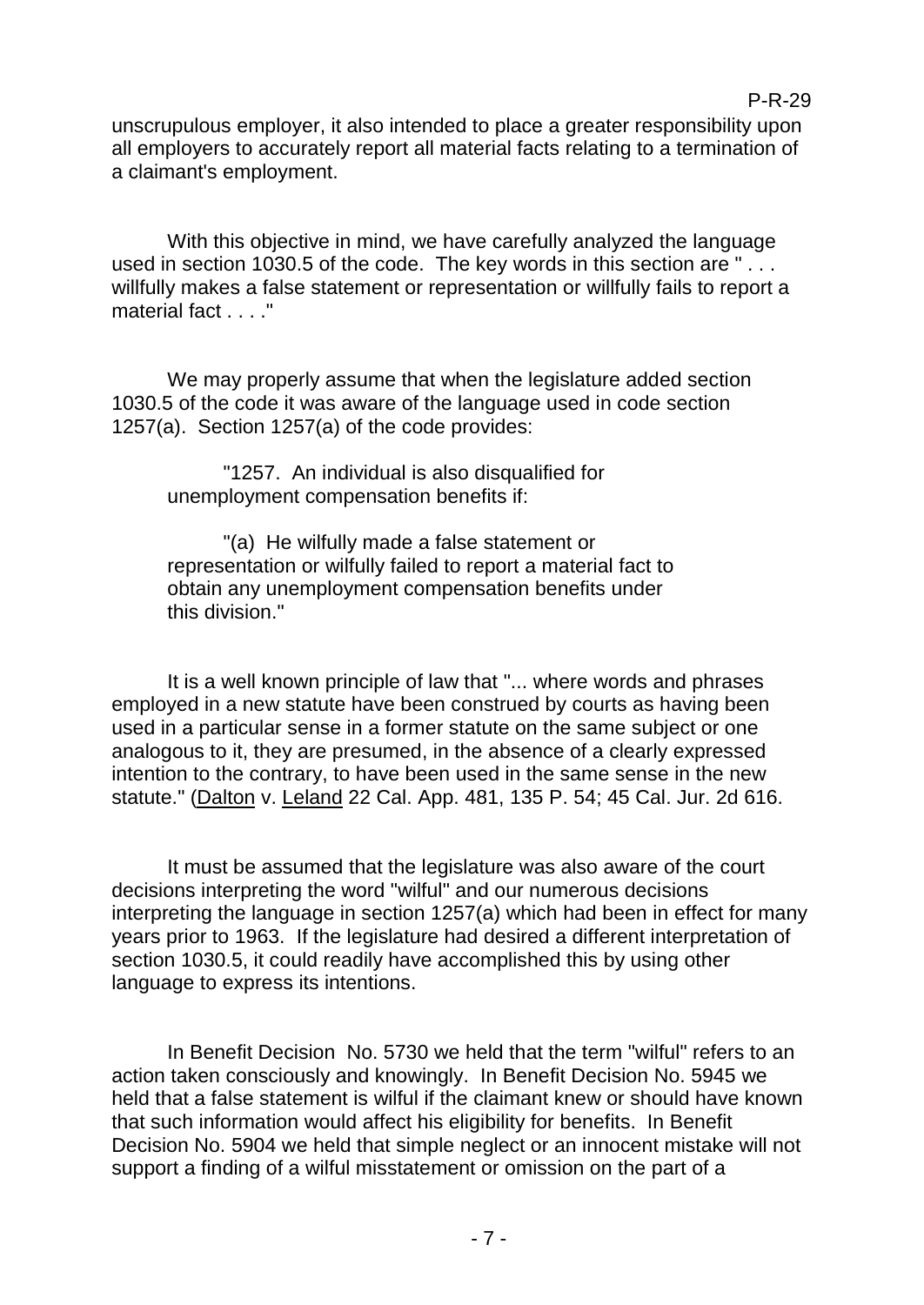claimant. In Benefit Decision No. 5730 we held also that the materiality of the information which the claimant withheld is not dependent upon whether such information necessarily would have resulted in ineligibility or disqualification for Benefits; it is sufficient if the facts withheld would raise a question as to the claimant's entitlement to benefits. In Benefit Decision No. 5743 we held that the circumstances surrounding termination of a claimant's most recent work are material facts that must be disclosed to the department.

In the instant case there is no conflict in the evidence that the claimant was laid off because of a lack of work on April 7, 1967. Approximately three weeks later, in response to the employer's letter for the claimant's current address preparatory to calling her back to work, the claimant informed the employer that it was necessary for her to leave the state temporarily because of a family emergency. In response to the notice of claim, the employer's personnel supervisor stated that the claimant last worked on April 7, 1967 and quit on May 1, 1967. No mention was made of the fact that the claimant had first been laid off due to lack of work and no explanation was made as to the gap between April 7, 1967 and May 1, 1967. The department could reasonably "have" assumed that the claimant during this period was on a leave of absence, on a vacation, was ill or absent for any other number of circumstances. There was no indication to the department that the claimant had in fact been laid off due to the lack of work at any time during the period involved. As a result of this omission, the department withheld payment of benefits to the claimant until November 20, 1967.

The statement of the employer "we request that our reserve account not be charged" is clear in meaning. The import of this statement is that it was the position of the employer that based on its records the claimant voluntarily quit her job without good cause and was in effect requesting the Department of Employment to hold that the claimant was disqualified for benefits under section 1256 of the code.

We are not convinced by the record in this case that the employer's failure to submit complete and correct information to the department was the result of simple mistake or negligence. The employer knew that the claimant had left work on April 7 because of a layoff but did not reveal this to the department in its initial statement, nor was this information elicited from the employer until the department had conducted an extensive investigation.

All the circumstances surrounding the termination of the claimant's employment were material to a determination of the claimant's eligibility for benefits and to a ruling under code sections 1030 and 1032, and the employer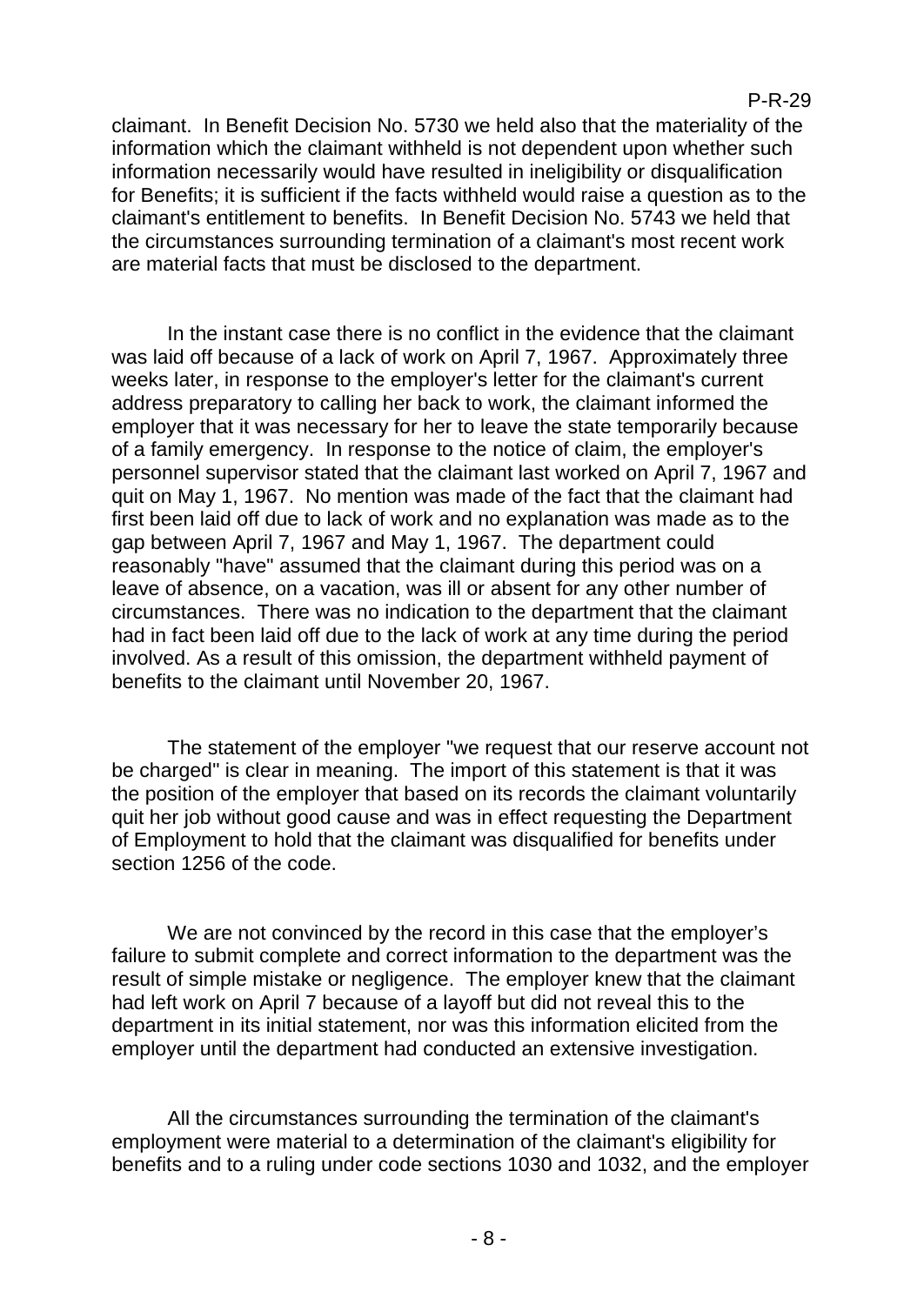was obligated to inform the department of them. It was the department's duty to determine the claimant's eligibility for benefits and to issue a ruling after consideration of all the facts, and it was not within the province of the employer to decide which facts were controlling.

It is significant that in submitting the information to the department the employer's personnel supervisor stated that the claimant last worked on April 7, 1967. This indicates that after deliberation the employer's agent interpreted the information in her possession and submitted to the department a statement which was certainly incomplete. Therefore, it must be found that this was done consciously and knowingly, and therefore wilfully within our definition as enunciated in Benefit Decision No. 5730.

Whether the employer or the personnel supervisor intended to defraud the claimant by inducing the department to disqualify her for benefits, or defraud the benefit fund by persuading the department to issue a favorable ruling under code section 1032, is not material. Section 1030.5 of the code does not speak of "intent," and any charges imposed under such section may not rest upon the intent of the employer to defraud or seek a position to its advantage.

Although the following may be redundant, we believe it may be justified to make our position clear. It is not expected, nor is it desirable, that the employer speculate about what may be material facts. The employer is required simply to state the facts in its possession which may affect the claimant's eligibility for benefits.

We conclude, as did the referee, that the employer wilfully withheld material facts within the meaning of section 1030.5 of the code. However, because the employer did make some effort to correct the discrepancy, after the department called the matter to its attention, it was appropriate that the department and the referee did not assess the maximum penalty of 10 times the claimant's weekly benefit amount (Ruling Decision No. 149).